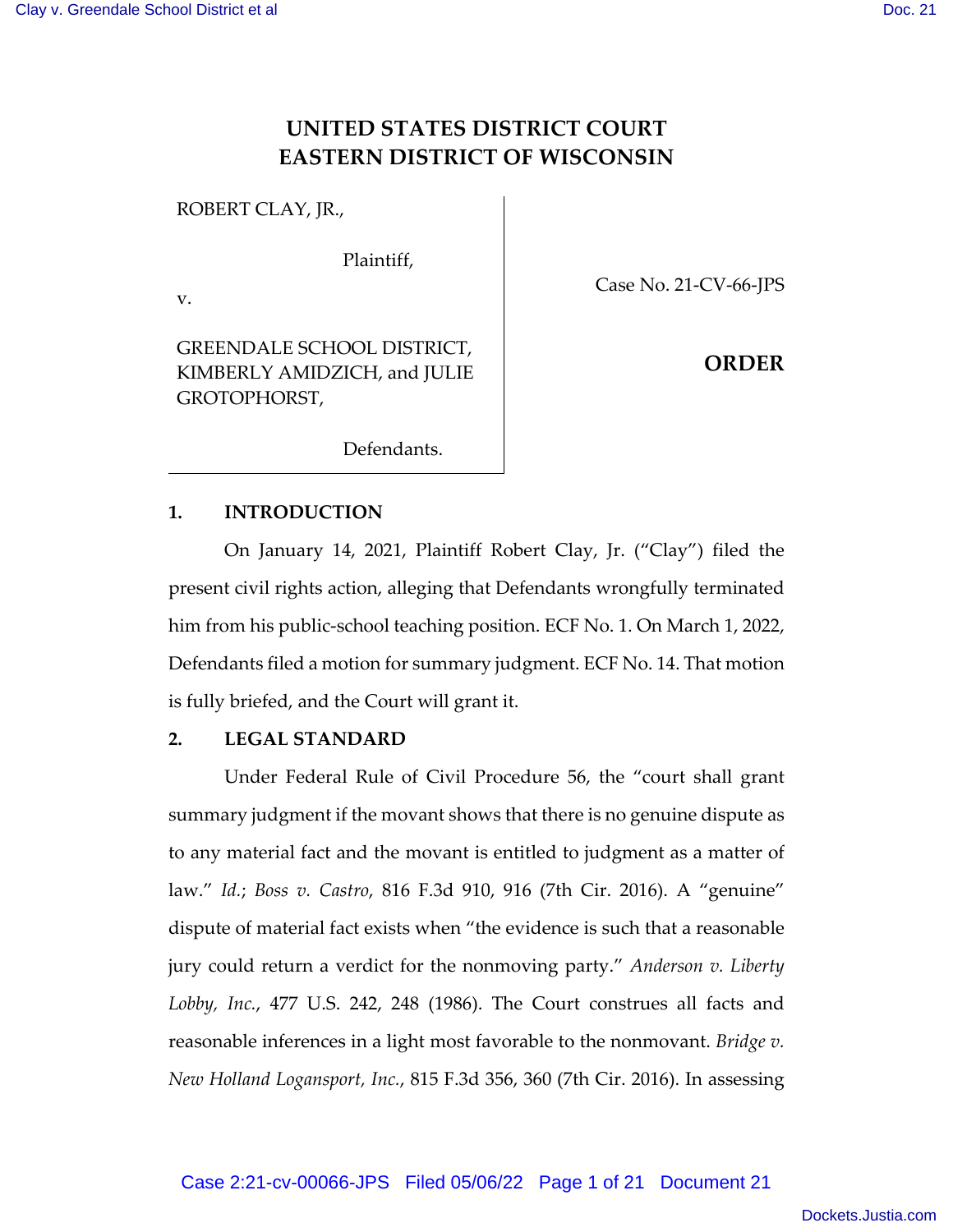the parties' proposed facts, the Court must not weigh the evidence or determine witness credibility; the Seventh Circuit instructs that "we leave those tasks to factfinders." *Berry v. Chi. Transit Auth.*, 618 F.3d 688, 691 (7th Cir. 2010).

# **3. RELEVANT FACTS1**

#### **3.1 Clay's Employment with the Greendale School District**

Clay first began employment with the Greendale School District (the "District") on approximately January 3, 2018 as a French teacher. Initially, Clay was a part-time employee while another teacher was on maternity leave. Following the teacher's maternity leave, Clay continued to work as a substitute teacher for the remainder of the school year. That summer, Clay also taught in the District's 2018 summer enrichment program, which ended in August 2018.

Clay was re-hired with the District for the 2019–2020 school year as a part-time French teacher. His supervisor was John Weiss ("Weiss"), who had been principal of Greendale Middle School since 2008. Weiss, as principal, would generally speak with Clay, for any reason, a couple of times a week.

# **3.2 Classroom Interaction and Subsequent Investigation**

As part of his duties, Weiss investigates concerns regarding teacher behavior and performance. Following an investigation, Weiss shares the information with the Human Resources Director, Julie Grotophorst ("Grotophorst").

<sup>&</sup>lt;sup>1</sup>The parties submitted a stipulated statement of undisputed material facts. ECF No. 15 at 2–9. For purposes of summary judgment, the Court will adopt the stipulated facts with minor, non-substantive edits.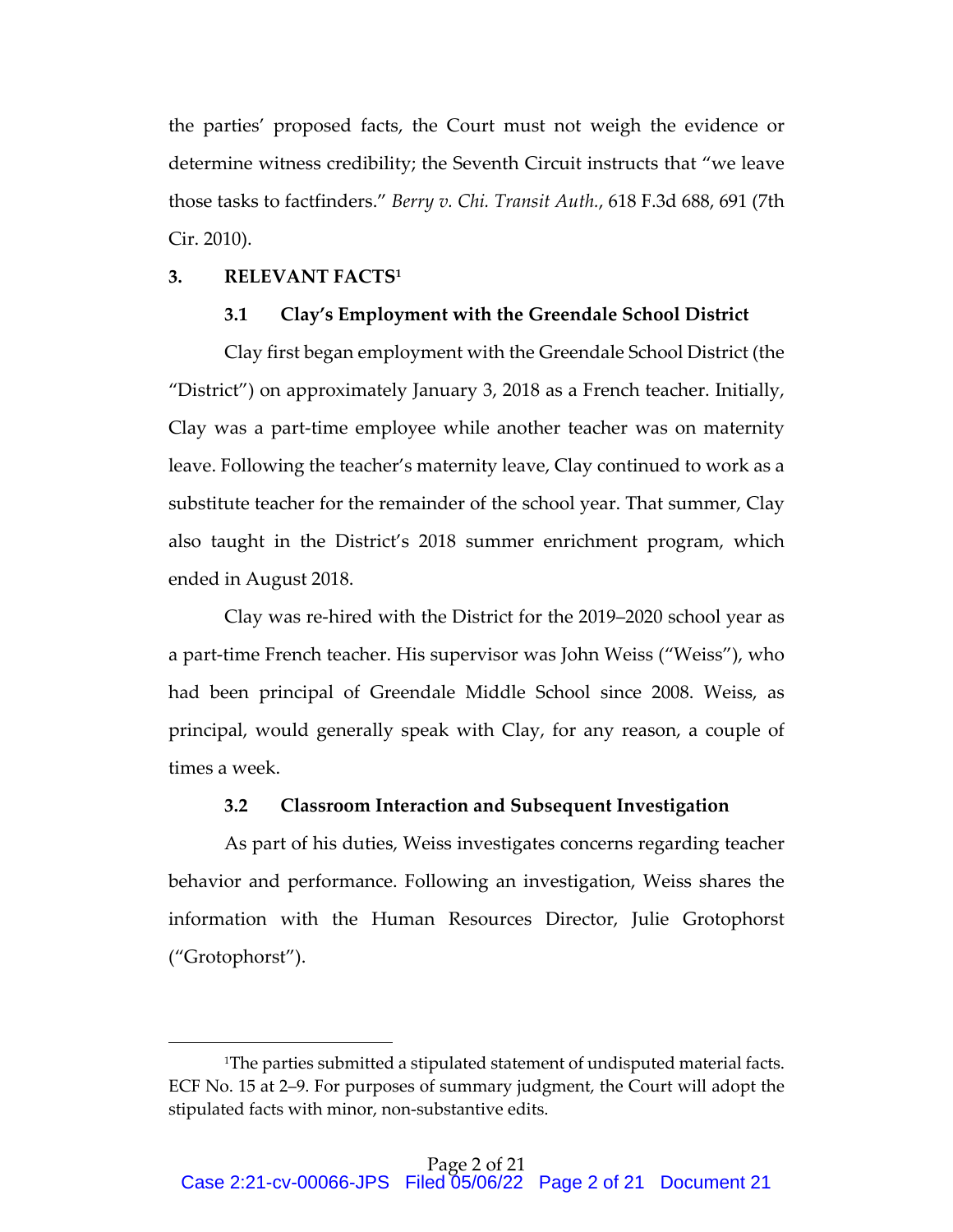On December 3, 2019, some students in Clay's class returned from a field trip that involved seeing a play. The students who had been on the field trip were dressed up. Clay commented that the students were all dressed up that day. The students (jokingly) told Clay that they were going to a wedding, and one student added that her female friend in the class was going to be her husband. Clay then commented to the female student who had been identified as the "husband" that he did not know she was a boy. Multiple students responded by saying "you can't discriminate" or "that's discrimination" and similar remarks. Both Clay and the students described the conversation as playful or light-hearted.

On the evening of December 3, 2019, Clay sent an email to seven students from his French class. He sent the email only to the same students with whom Clay had the discussion in his classroom earlier in the day. Clay sent the email using his District email account, which was delivered to the students' District email accounts. Generally, teachers email students using the District's email system for curriculum or instruction related purposes. The students did not ask for Clay to email them, and Clay did not notify anyone in the District's administration, including Weiss, that he was emailing students about the conversation that took place in the classroom.

Clay's email, with the subject line "dans notre classe de français" (translated "in our French class"), states,

Bonsoir,

Your effort and participation in French today was 'au top'! My message was light on instruction, because the 6th hour Frenchies were on a field trip, hence, I think the online activity was okay during so many absences.

On a different note, I want to address the playful conversation in the back row about gay marriage. When a student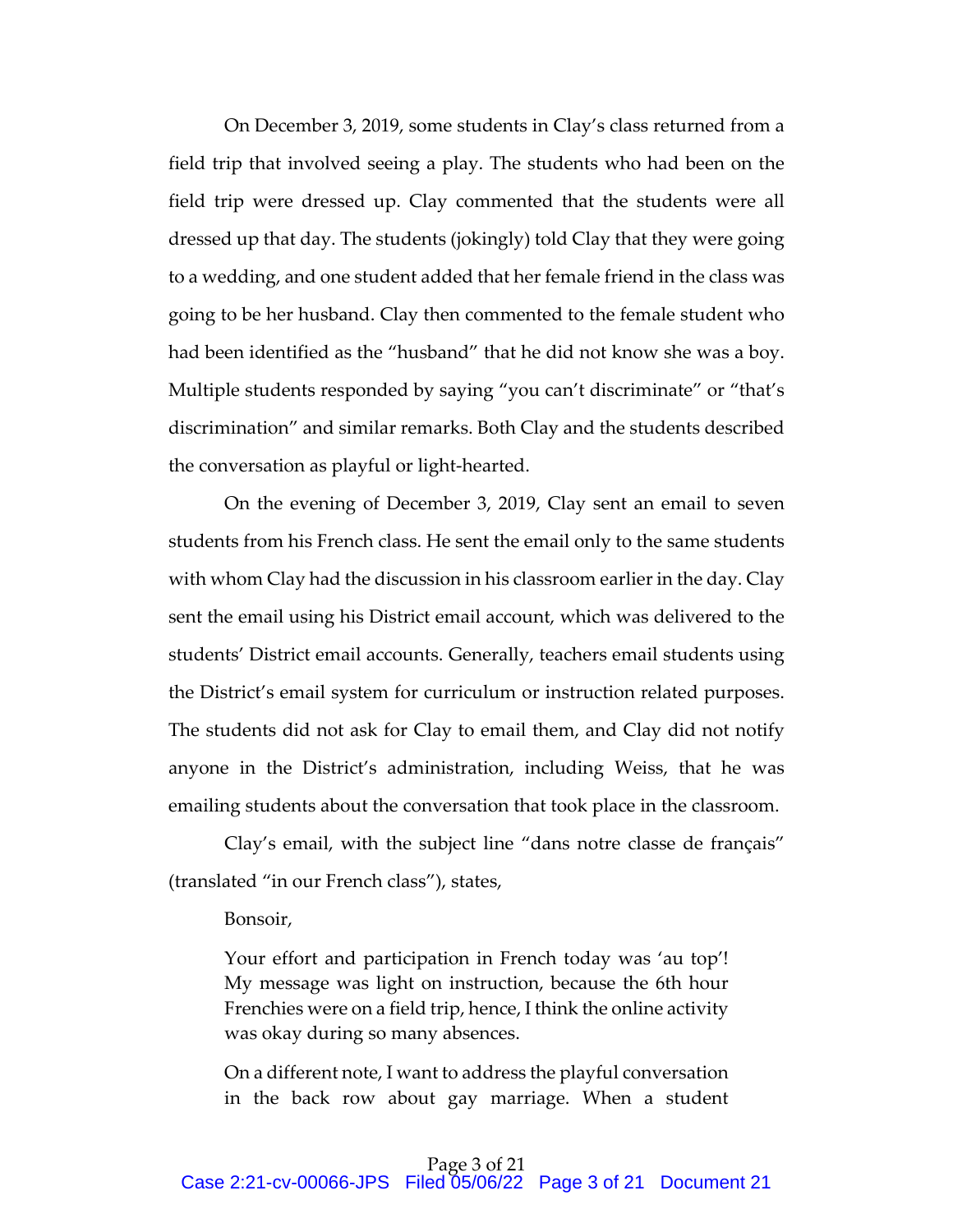mentioned my 'discrimination' I want to share that words were placed in my mouth. I support all of my Frenchy students. You all offer me insight about your background and family history!

But if you were asking me to support LGBT marriage, that is an issue that I definitely oppose. Alas, it is my belief that does not change with pop culture.

In closing, a few years ago—when you were in elementary school—the majority of Californians voted on two occasions against the legalization of this marriage. These millions of people I agreed with in their abjection. More recently, the Supreme Court voted 5 to 4 that LGBT marriage should be legal.

With that said, it is best in society that we respect one another's differences.

Best,

Monsieur Robert

ECF No. 20. Prior to sending this email to students, Clay did not notify Weiss that he felt as though he had been accused of discrimination.

The email that Clay sent was outside of the context of his class. It was not sent in response to any questions raised by the students, and it was not related to Clay's French curriculum. Clay's French curriculum consisted of French language lessons and did not include general politics or gay marriage. Although Clay's comments regarding same-sex marriage were not related to his job duties, Clay sent the email in response to the students accusing him of discrimination earlier that day.

Weiss became aware of the email the following morning. Approximately six students came to Weiss's office to discuss the email that they received. The students were upset by the email and were concerned that they had received it. Following receipt of the students' concerns, Weiss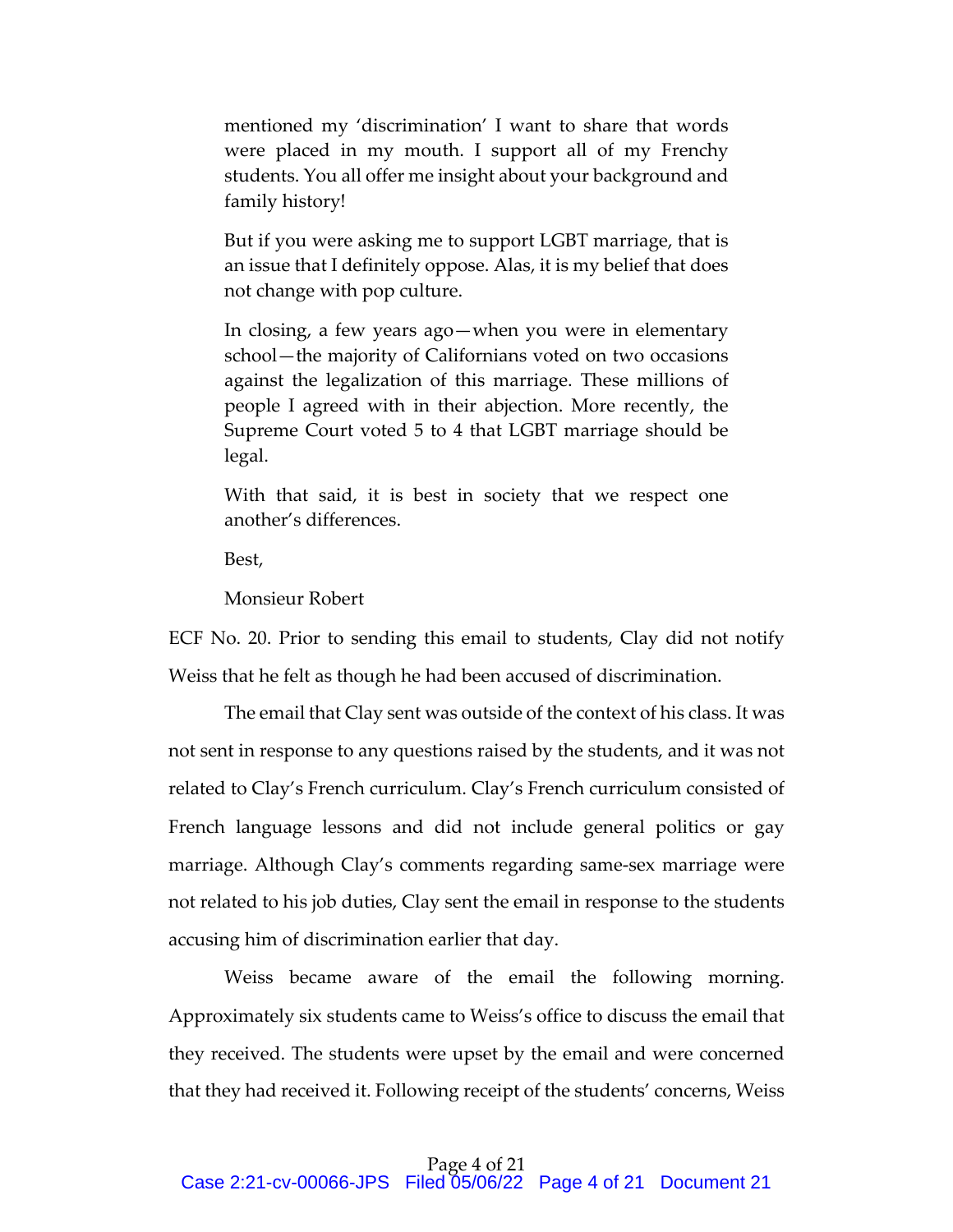received parent complaints about the inappropriateness of emailing a specific group of students, the content of the email, the opinion shared by Clay, as well as one parent stating that their student felt uncomfortable returning to the classroom.

After his discussions with the students, Weiss escalated the issue to Grotophorst. Weiss escalated the issue because he believed that the contents of Clay's email were outside the scope of Clay's French class and because some students had expressed concerns about feeling safe and returning to the classroom. Weiss and Grotophorst had a meeting to discuss Clay's email and then decided to meet with Clay as the next step in the investigation in order to get his version of the events.

In meeting with Clay, Weiss did not feel as though Clay understood that his email was inappropriate. Grotophorst felt as though Clay was unable to understand why there were concerns about the content of the email he sent or the impact that the email had on students. Clay told Weiss and Grotophorst that he sent the email because he was upset and felt that the students had accused him of being discriminatory, which he did not understand.

Grotophorst felt that Clay's email created an environment in which students did not feel safe or comfortable in Clay's classroom. Weiss believed that the email was inappropriate because it was not in the context of Clay's class, was not solicited by the students, and was not part of Clay's curriculum.

### **3.3 Clay's Suspension and Subsequent Termination**

Following the meeting, the District suspended Clay with pay, and he did not return to his classroom, a decision that was made jointly by Weiss and Grotophorst. On December 10, 2019, Clay received a letter from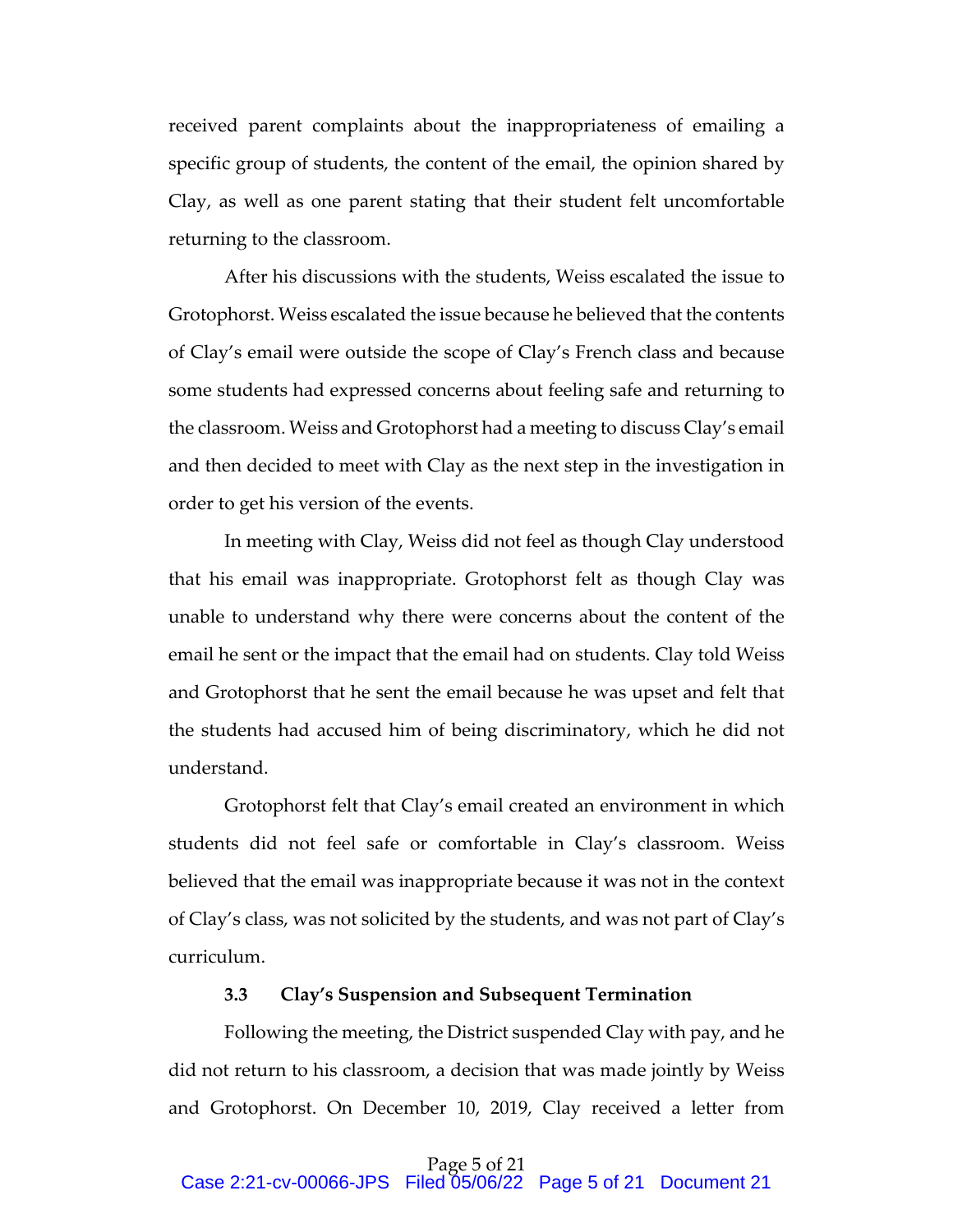Kimberly Amidzich ("Amidzich"), Interim Superintendent of Schools, notifying him that he was being recommended for termination due to the alleged violation of District policies. Clay was notified that the District considered the email he sent on December 3, 2019 to be in violation of School Board Policy 341 – Controversial Issues and School Board Policy 411 – Discrimination and Harassment of Students Prohibited. The letter notified Clay that the email he sent contained his personal beliefs regarding gay marriage, a controversial topic. The letter also notified Clay that the District considered the topics discussed in his email to be irrelevant to the conversation that occurred in his classroom that day, not aligned with District curriculum, and not related to pre-designated course content. Clay was also notified that the District considered the statements he made to have created an environment in which students did not feel safe or supported in his classroom, which was counter to the District's goals around equity and inclusion.

Clay's leave was designated as unpaid retroactively, effective December 4, 2019, and Clay was notified that he would have an opportunity to present his explanation of his behavior at the December 16, 2019 school board meeting during a closed session. Clay was also notified that the school board would vote on the recommendation to terminate his employment and that he could choose to be represented at the meeting.

The Controversial Issues policy referenced in the December 10, 2019 letter states, in part, that a student shall have the right to "have the guidance of a teacher who: is impartial and objective in his/her presentation, selects materials suitable to the range, knowledge, maturity and competence of the student, provides data concerning all aspects of the issue under discussion, expresses opinions but informs students it is his/her opinion and not an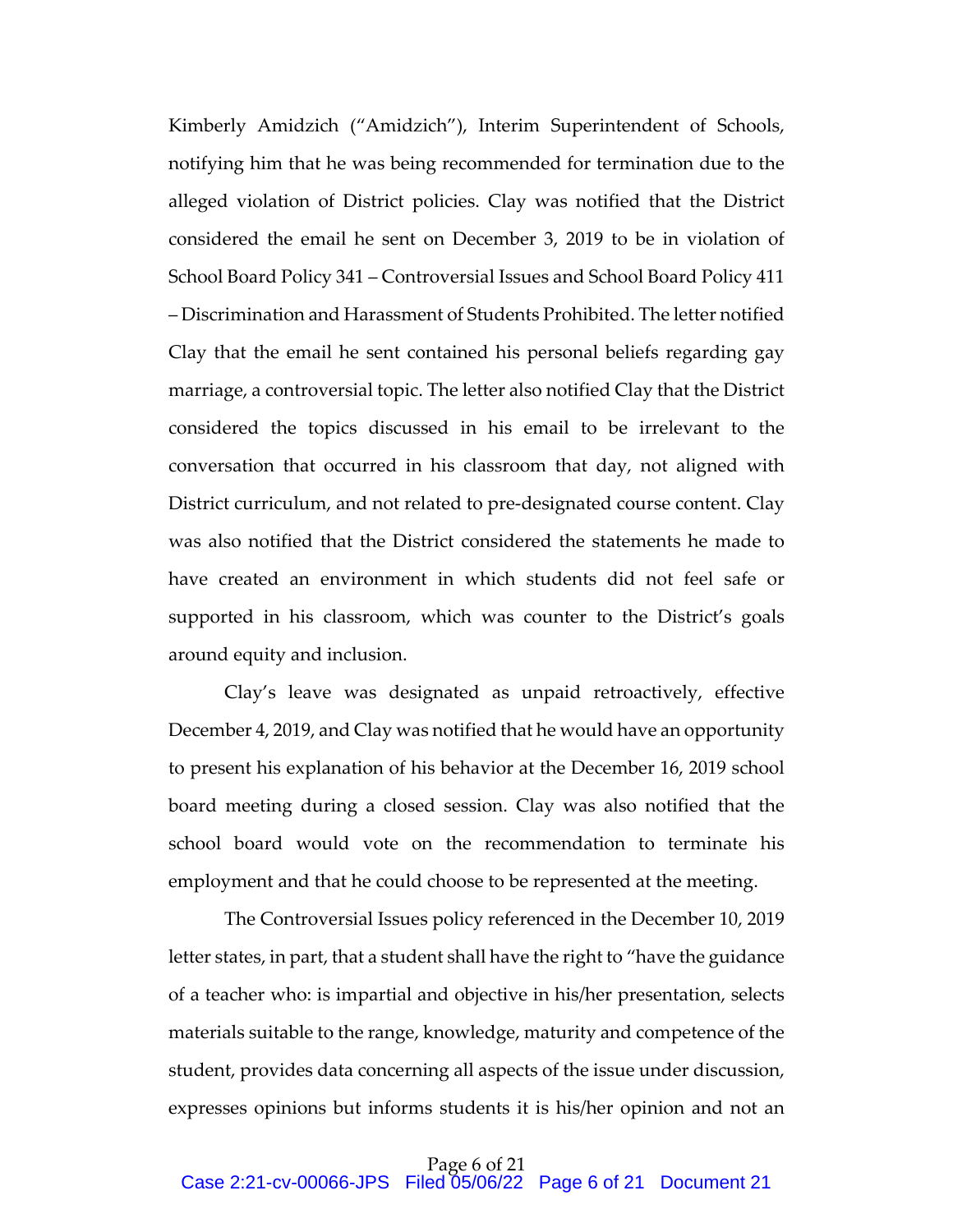authoritative answer; brings out facts concerning controversial questions, and treats religious, moral, and ethical values and attitude with respect and sensitivity." The policy also states that "all issues discussed within the classrooms will be relevant in terms of pre-designated course content. Parents/Guardians/Students of Greendale Schools shall have a right to complain to the school administration if they believe unfair and prejudiced classroom presentations are being made." The policy further states that "the teacher who is in doubt concerning the advisability of discussing certain issues in the classroom is expected to consult with the principal."

The Discrimination and Harassment policy referenced in the December 10, 2019 letter states that harassment means "behavior toward students or staff members based, in whole or in part, on . . . sexual orientation . . . that substantially interferes with a student's school performance or a staff member's work performance or creates an intimidating, hostile or offensive school and/or work environment." The policy prohibits conduct that is discriminatory or harassing.

At the school board meeting, the board discussed Clay's termination in a closed session. Grotophorst provided, to the school board, a summary of the investigation, the District's findings, and the recommendation for termination. The board allowed Clay an opportunity to respond to the recommendation for termination. He answered questions from board members as well as a lawyer that was present. Clay does not believe that he discussed his religion at the board meeting.

The school board privately deliberated about the recommendation for termination. Ultimately, the District terminated Clay's employment. Clay was not terminated for the actions that occurred in the classroom (i.e.,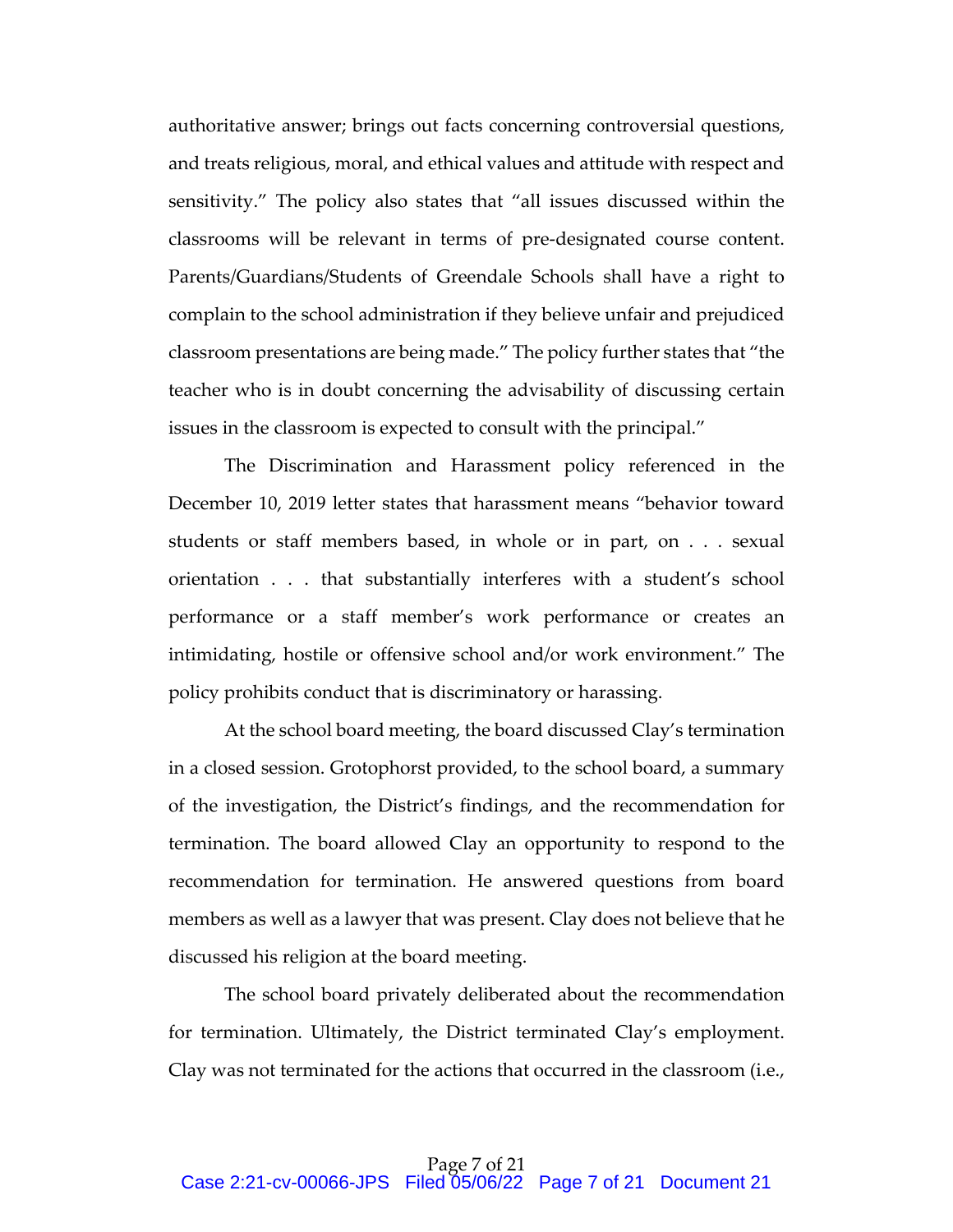his in-person conversation with students). Clay is the only employee who had been terminated during Weiss' tenure as principal.

#### **3.4 Clay's Religion and His Employment at Greendale**

Clay identifies as Protestant Christian. Clay has identified as a Protestant Christian since 1984. He believes that marriage is exclusively in God's law between a man and a woman. Clay's belief that marriage is exclusively in God's law between a man and a woman is not a consistent belief among all congregations of Protestant Christians. Some congregations of Protestant Christians accept gay marriage as a platform and belief.

Clay recalls telling Weiss in January 2019 that he was a devout Christian and that his grandfather was a preacher. Clay does not recall Weiss having a response to Clay mentioning that he is a devout Christian. Clay told Weiss about his religious background and grandfather because he wanted to impress Weiss, on Martin Luther King Jr. Day, by telling him that his grandfather worked with civil rights leaders during the civil rights movement. The conversation on Martin Luther King Jr. Day took place inside the school's foyer, in passing, while Weiss was on "morning duty," which involves serving as a hall monitor. No other individuals overheard the conversation between Weiss and Clay. Weiss, for his part, does not recall having a conversation with Clay regarding his religious background.

Other than the email that he sent to the students, Clay never told anyone at Greendale what his position was on gay marriage. Clay's email to the students does not mention that he is a Protestant Christian, and Clay does not recall mentioning his religion in his meeting with Weiss and Grotophorst. Clay does not believe that the District understood that his opposition to gay marriage was related to his religious beliefs. Clay is also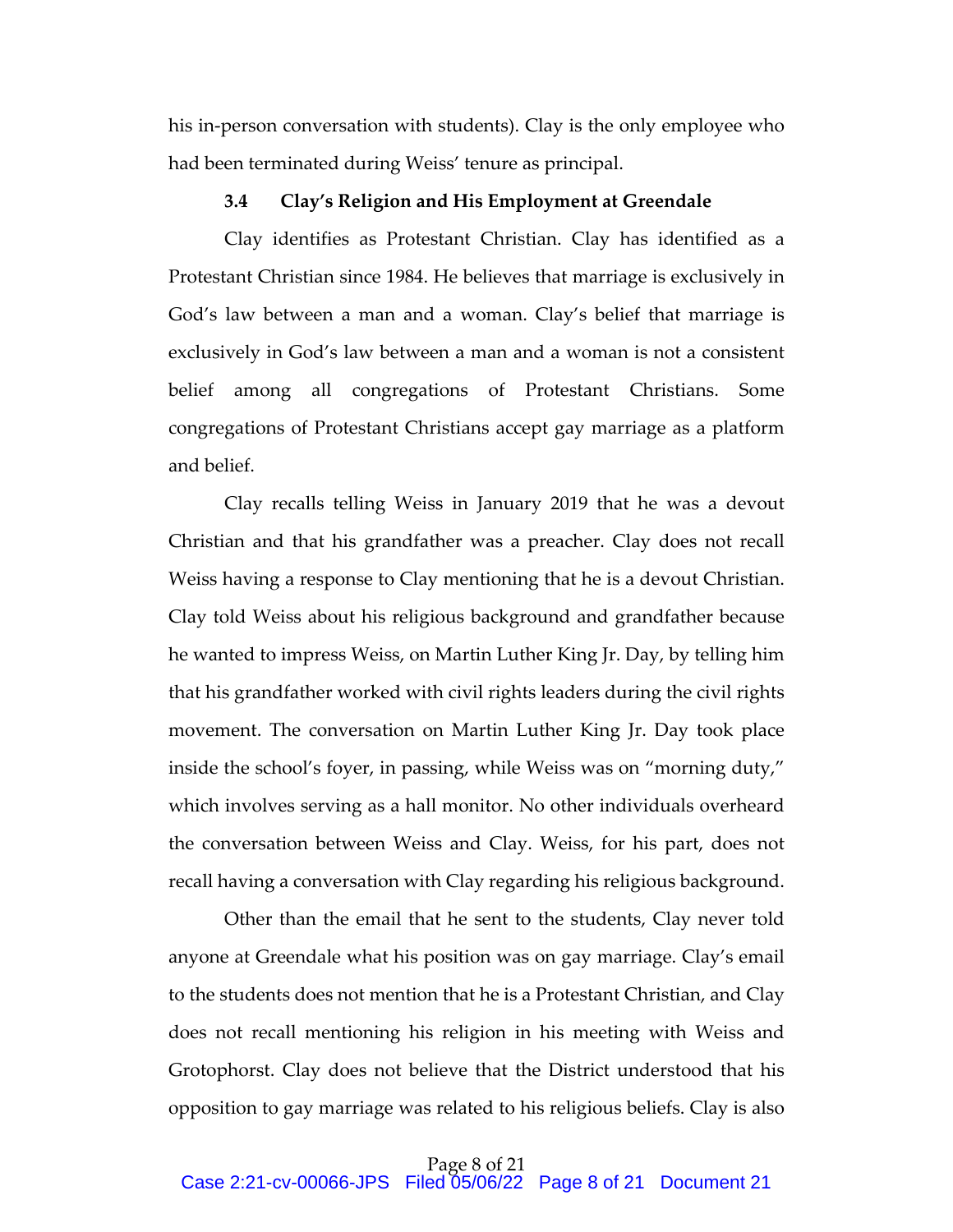aware of, and knows people, who are not religious and who oppose gay marriage.

Amidzich believes that the legalization of same-sex marriage is a controversial political issue. Greendale Middle School staff would be allowed to wear clothing indicating support for gay marriage but would not be allowed to wear clothing indicating opposition to gay marriage. A Greendale Middle School social studies teacher, Erin McCarthy ("McCarthy"), has displayed a Pride flag in her classroom since the 2018– 2019 school year. McCarthy added the Pride flag to her classroom after her students voted to have the flag included. In her classroom, McCarthy displays other flags representing countries and cultures around the world, but she hangs no other non-territorial flags like the Pride flag. McCarthy does not express her personal opinion on controversial issues to her students. Greendale Middle School staff would be allowed to wear a Catholic cross around their neck as an expression of their religious beliefs. Weiss believes there is a difference between stating support for a group and stating opposition to a group.

#### **4. ANALYSIS**

## **4.1 Discrimination Based on Religion**

"Title VII makes it unlawful for an employer to discharge or discipline an employee because of that person's religion." *Martino v. W. & S. Fin. Grp.*, 715 F.3d 195, 201 (7th Cir. 2013). The Court must look to the body of evidence of discrimination as a whole and determine whether a reasonable juror could infer that Clay was terminated because of his religion. *Ortiz v. Werner Enters., Inc.*, 834 F.3d 760, 764 (7th Cir. 2016); *see also Reives v. Ill. State Police*, 29 F.4th 887, 892 (7th Cir. 2022) ("The determinative question in discrimination cases is whether the evidence would permit a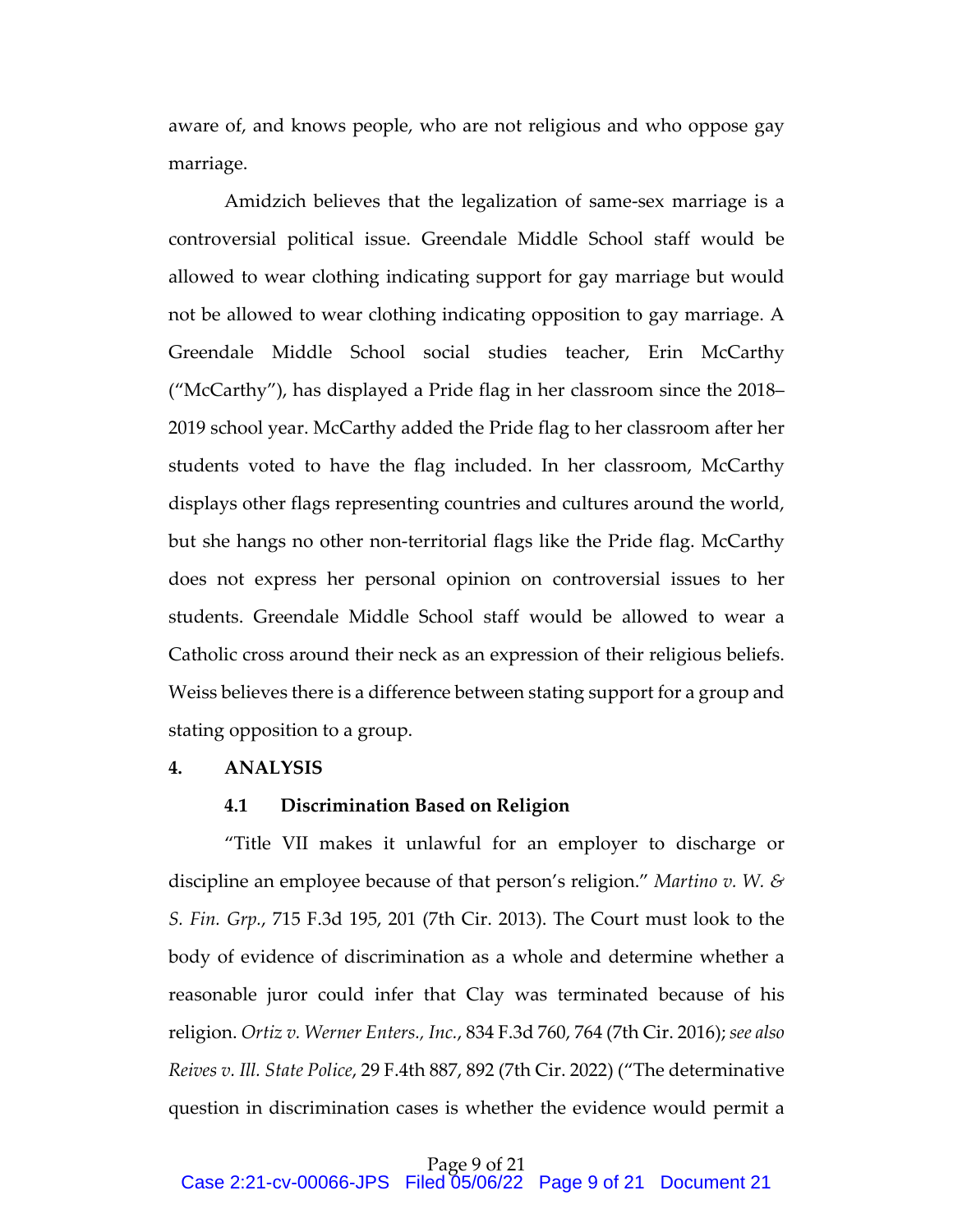reasonable factfinder to conclude that the plaintiff's [membership in a protected class] . . . caused the discharge or other adverse employment action.") (internal quotations and citations omitted).

A plaintiff may survive summary judgment by (1) "provid[ing] either direct or circumstantial evidence that supports an inference of intentional discrimination;" or (2) "enlist[ing] the burden-shifting framework of *McDonnell Douglas*." *Joll v. Valparaiso Cmty. Sch.*, 953 F.3d 923, 929 (7th Cir. 2020) (citing *McDonnell Douglas Corp. v. Green Eyeglasses*, 411 U.S. 792 (1973)). The first approach is the broadest—it allows a court to aggregate the evidence and holistically determine whether there is a genuine issue of material fact that is better left for a factfinder to review. The *McDonnell-Douglas* test is simply a formalized framework by which parties may discuss the evidence; it often helps the parties and the courts to fully capture the evidence presented. *Reives*, 29 F.4th at 892 ("[The *McDonnell-Douglas* test] remains an efficient way to organize, present, and assess evidence in discrimination cases.") (internal citations and quotations omitted).

#### **4.1.1 Evidence Supporting an Inference of Discrimination**

"In order to make out a case of  $\dots$  discrimination without resorting to *McDonnell Douglas*, a plaintiff must provide either direct or circumstantial evidence that supports an inference of intentional discrimination." *Coffman v. Indianapolis Fire Dep't*, 578 F.3d 559, 563 (7th Cir. 2009). Defendants argue that Clay has failed to provide any evidence, direct or circumstantial, that would support an inference of discrimination. Clay responds that he has offered enough evidence such that a jury could agree that Defendants could infer Clay's religious beliefs from his conduct, and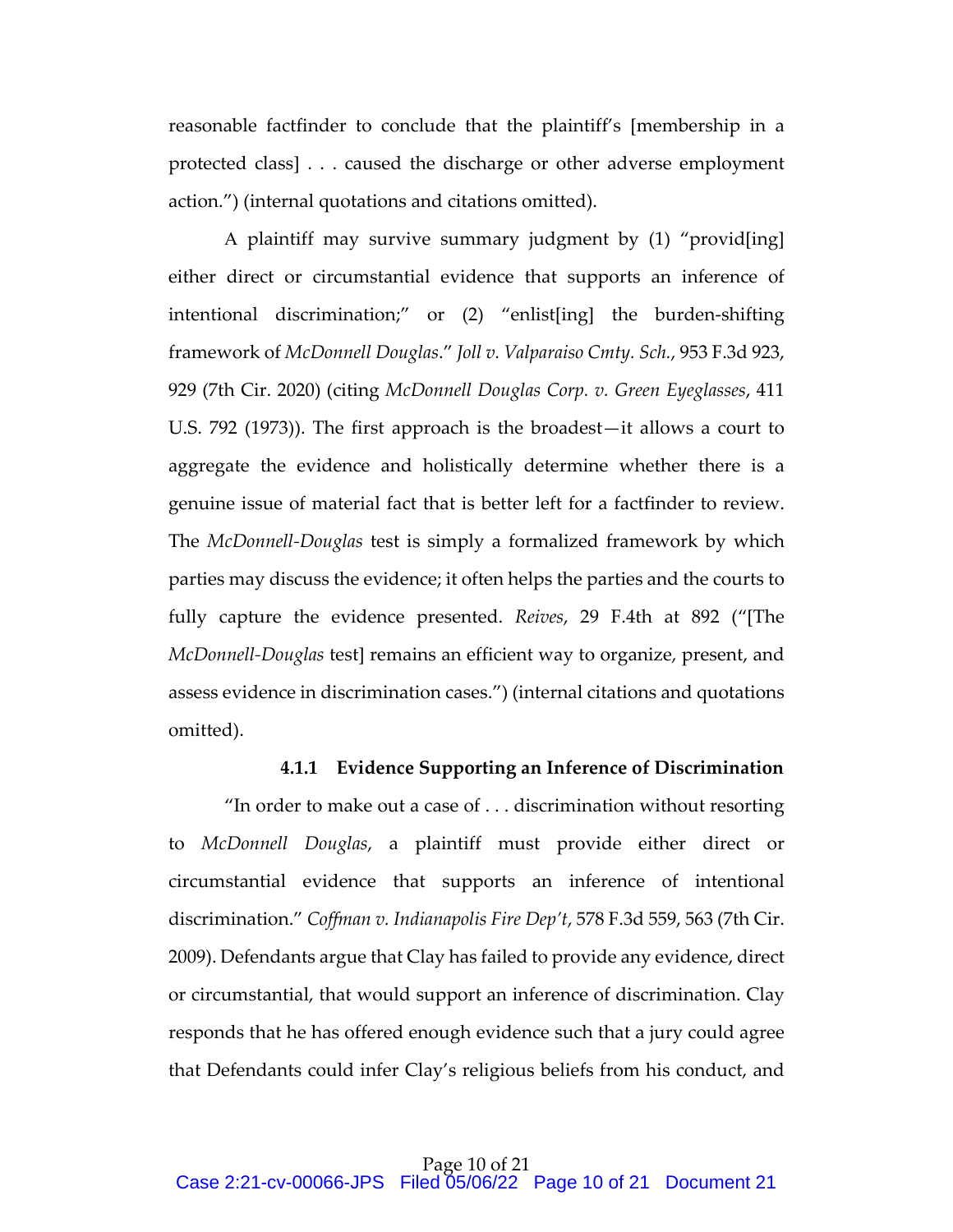that it was Clay's beliefs, not his conduct (i.e., the email), that precipitated his termination.

In *Grossman v. South Shore Public School District*, 507 F.3d 1097 (7th Cir. 2007), the Seventh Circuit upheld the district court's grant of summary judgment to defendants in a similar situation. The plaintiff, a public-school guidance counselor on a probationary contract, was discovered to have thrown out literature concerning the use of condoms and replaced it with literature advocating abstinence, and to have prayed with two students on separate occasions. *Id.* at 1098. At the end of her probationary period, the school did not extend her contract. *Id.* At a hearing on her contract extension, the plaintiff learned that, despite her otherwise exemplary performance, the school based its decision on "philosophical differences." *Id.* The plaintiff sued under Title VII, and the district court granted summary judgment to the school. *Id.* 

On appeal, the Seventh Circuit wrote, "[t]he issue is whether the plaintiff's specific religious beliefs were a ground for her not being retained." *Id.* The court discussed whether "the plaintiff was let go not because of her beliefs but because of her conduct." *Id.*

Teachers and other public school employees have no right to make the promotion of religion a part of their job description and by doing so precipitate a possible violation of the First Amendment's establishment clause . . . . It would be different if the plaintiff's religious conduct had merely tipped off her supervisors to the fact that she held religious beliefs that they find repulsive and it was her beliefs, not her conduct, that precipitated their refusal to renew her contract . . . but there is too little evidence to create an issue for trial. The only religious beliefs that the plaintiff's conduct signaled were that teenage sex is bad and that prayer is efficacious, and these views are almost certainly shared by the Christian school administrators who decided not to renew her contract . . . .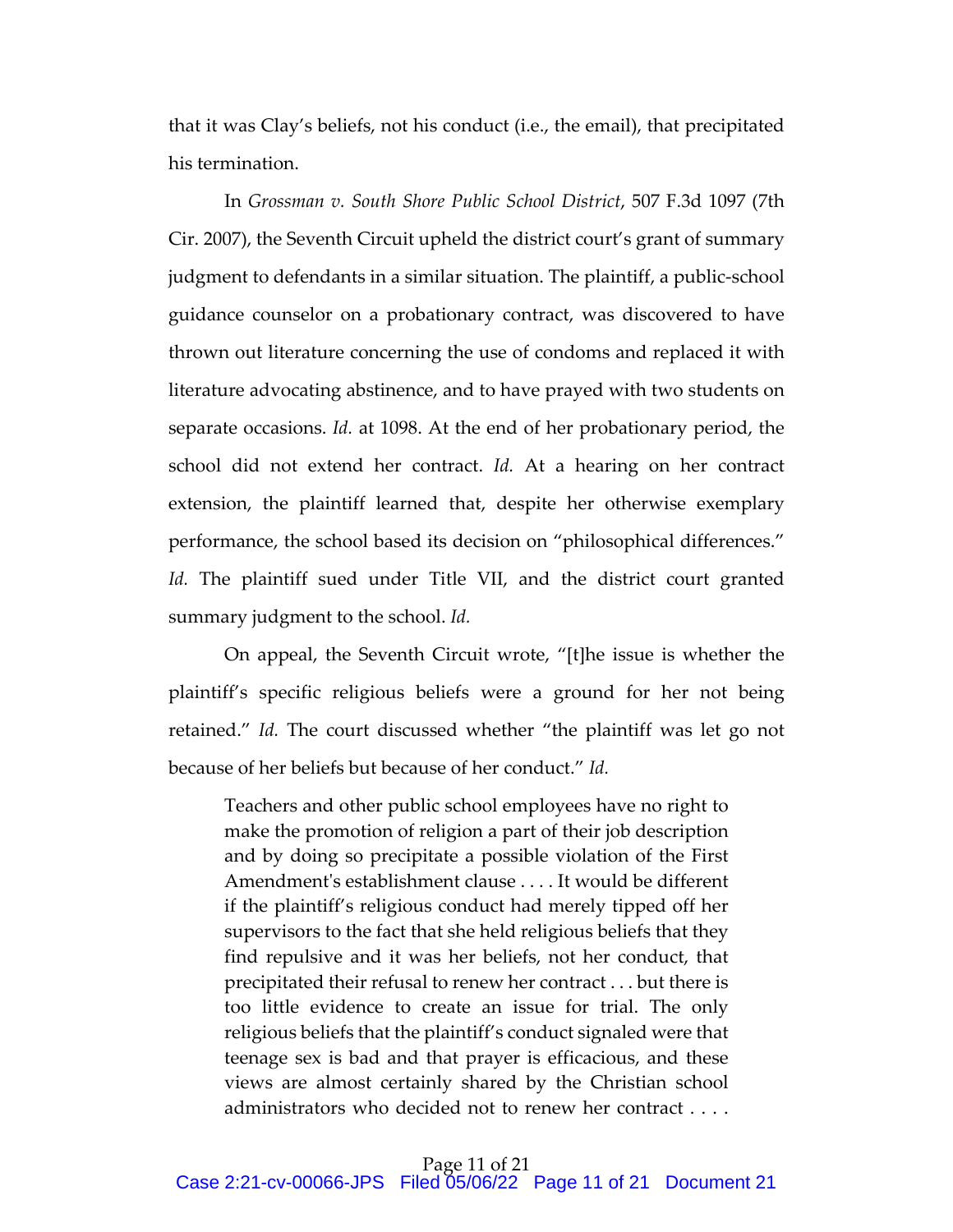The reference [in the hearing] to her preferring abstinence as a strategy for preventing teenage pregnancy to contraception (and likewise the references to her "belief" in abstinence and her not making a "good fit" with the school) related to her *approach* to the problem of teenage pregnancy rather than to her theological views. Those views were the *cause* of her approach, but so far as the record shows it was the approach that concerned the school administrators.

# *Id.* at 1099.

Under *Grossman*'s guidance, the record before the Court establishes that Defendants acted upon Clay's conduct, not his beliefs. Clay's email signaled only his views on gay marriage—not their basis in religion. His approach to his perceived problem of students accusing him of being discriminatory was to send an unsolicited email from his work account to a limited group of his French students on a topic that was far beyond the scope of his foreign-language curriculum. That email generated student and parent complaints, made students uncomfortable, and led to a student not wanting to return to Clay's classroom. Moreover, Grotophorst provided witness testimony, as included in the stipulated statement of facts, that she felt that Clay's email created an environment in which students did not feel safe or comfortable in Clay's classroom.

Further, the inference of religious-based discrimination is even more removed from that in *Grossman*. Unlike in *Grossman*, Clay's religion did not come up a single time during the investigation or at his hearing. As stated in the stipulated statement of facts, Clay does not believe that the District understood that his opposition to gay marriage was related to his religious beliefs. The parties do not dispute that Weiss does not recall having the 2019 conversation with Clay regarding his religious background; Clay admits that Weiss had no response to him mentioning that he was a devout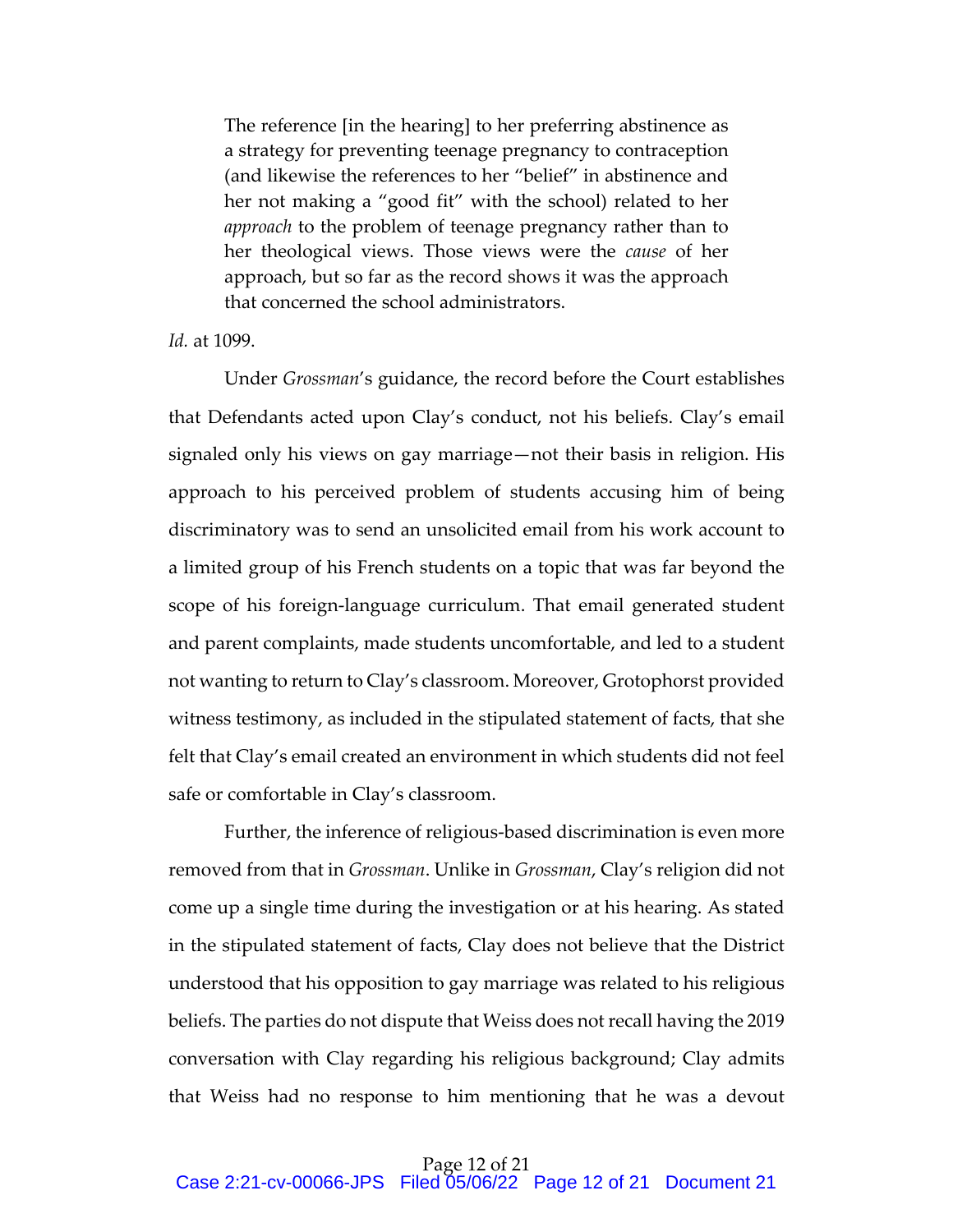Christian during this forgotten conversation. *Reed v. Great Lakes Cos.,* 330 F.3d 931, 934 (7th Cir. 2003) ("It is difficult to see how an employer can be charged with discrimination on the basis of an employee's religion when he doesn't know the employee's religion.").

Additionally, Clay cannot argue that Defendants could have, or should have, inferred his religious beliefs solely from his opposition to gay marriage. Not only did Clay not tell anyone that his opposition to gay marriage was based in religion, but he admits that there are Protestant Christians who support gay marriage and that entire congregations accept it as a platform and belief. *C.f. Grossman*, 507 F.3d at 1100 ("She makes the strange argument that her advocacy of abstinence and disapproval of contraception marked her as an evangelical Christian, forgetting that the Catholic Church considers the use of contraceptives a mortal sin and that most other Christian sects as well disapprove of nonmarital sex."). The evidence before the Court demonstrates that it was Clay's conduct, and the effect of that conduct on students, that led to his termination—not his religious beliefs on their own. While his religious views "were the *cause* of [his] approach . . . it was the approach that concerned the school administrators," not the beliefs. *Grossman*, 507 F.3d at 1099.

#### **4.1.2** *McDonnell Douglas* **Burden Shifting**

Still though, as the parties brief it, the Court must review the case under the *McDonnell-Douglas* test. To establish a case of Title VII discrimination under the *McDonnell-Douglas* burden-shifting method, a plaintiff "must make a prima facie case of discrimination by showing that they (1) belong to a protected class; (2) performed their job according to the [defendant's] legitimate performance expectations; (3) suffered an adverse employment action; and (4) were treated less favorably compared to

Page 13 of 21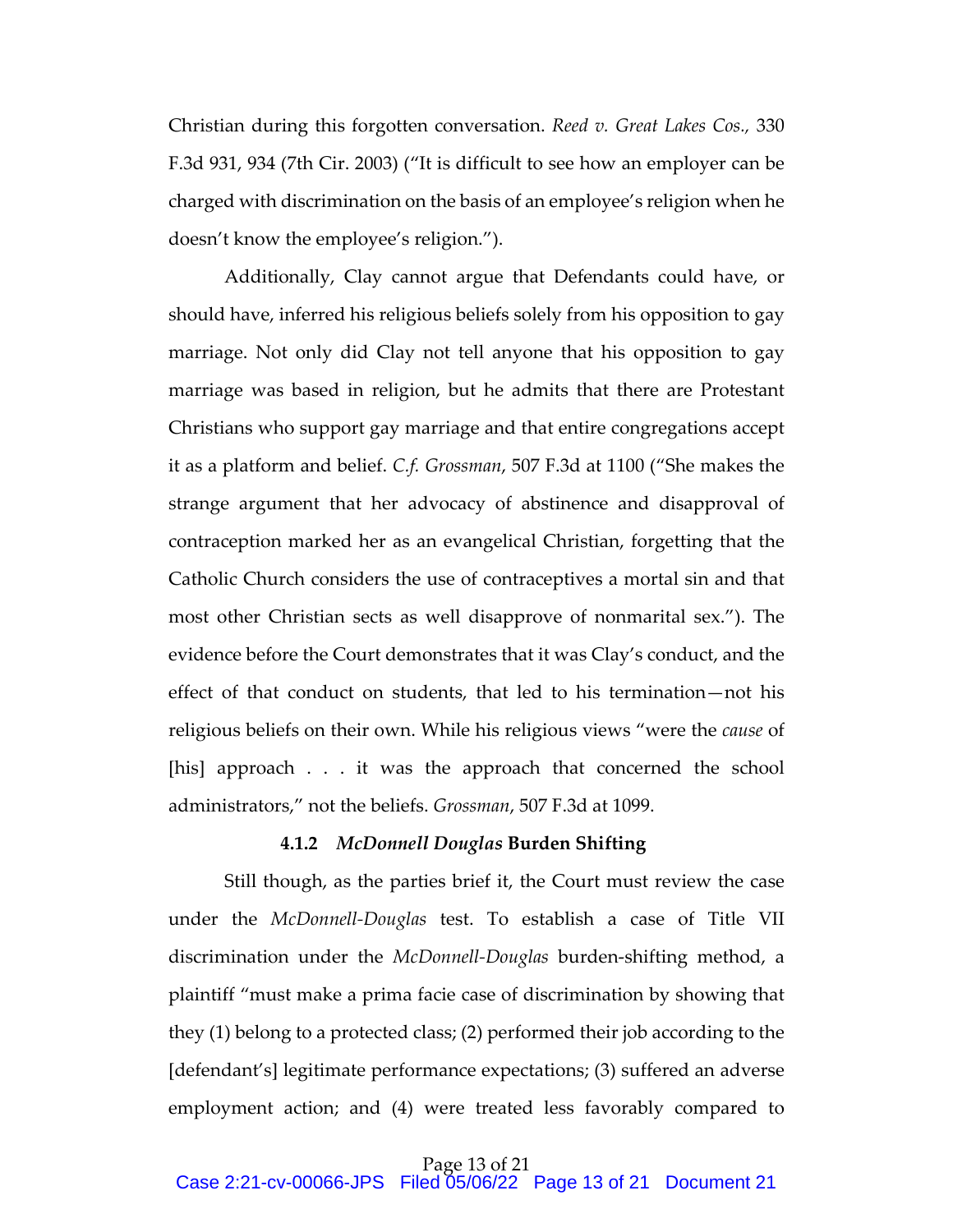similarly situated employees outside of the protected class." *Patterson v. Ind. Newspapers, Inc.*, 589 F.3d 357, 364 (7th Cir. 2009). Then, if the plaintiff can meet his burden, "the burden shifts to [the defendant] to set forth a legitimate, nondiscriminatory reason for its employment decisions." *Id.* If the defendant succeeds, "the burden shifts back to [the plaintiff] to explain why the [defendant's] proffered justification is pretext for discrimination." Id. To show pretext, the plaintiff must show that the defendant's stated reason was a "lie, specifically a phony reason for some action." *Martino v. W. & S. Fin. Grp.*, 715 F.3d 195, 202 (7th Cir. 2013) (internal quotation and citation omitted).

The Court will not discuss the initial burden because even if Clay meets the initial burden, his claim fails because he cannot rebut whether Defendants terminated him pretextually. As discussed above, Defendants did not know that the content of Clay's email was based on his religious convictions. Clay states that he does not believe that the District understood that his opposition to gay marriage was related to his religious beliefs. He cannot make such a statement in a deposition, stipulate to it in motions practice, and then turn around to argue that it "defies common sense" that Defendants were unaware of his religious beliefs. Defendants cannot lie to conceal that they terminated Clay based on his religious convictions when Defendants had no knowledge that his position on gay marriage was based on his religion convictions to begin with.2

<sup>2</sup>To the extent that Clay wishes to argue that Defendants discriminated against him for the belief he conveyed in his email (divorced entirely from its basis in a particular religion), such an argument is better addressed in his claim brought under the First Amendment. In many cases, the First Amendment is disinterested in whether a belief arises from religion.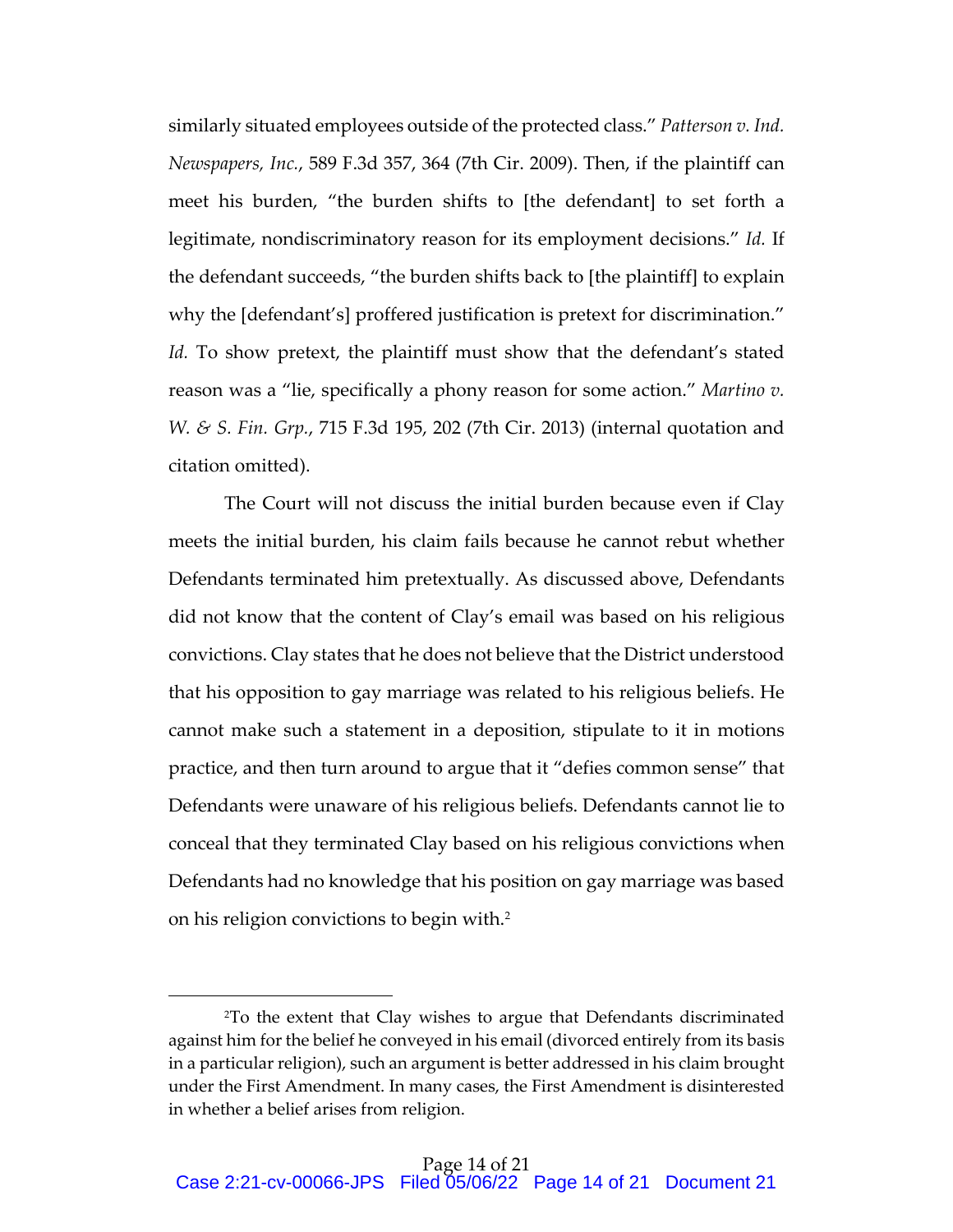# **4.2 First Amendment Retaliation**

Clay also claims that Defendants fired him in retaliation for exercising his First Amendment rights, namely engaging in constitutionally protected speech. Defendants argue that Clay was not engaged in constitutionally protected speech when he sent his email, and, therefore, he cannot proceed with an argument that he was retaliated against in violation of the First Amendment.

The First Amendment is subject to certain limitations within the context of public education. Public schools can discipline both students and teachers for their speech in certain situations. *See Hazelwood Sch. Dist. v. Kuhlmeier*, 484 U.S. 260, 266 (1988); *Mayer v. Monroe Cnty. Cmmty. Sch. Corp.*, 474 F.3d 477, 480 (7th Cir. 2007). The Seventh Circuit has stated that the First Amendment does not entitle primary and secondary teachers, when conducting the education of captive audiences, to cover topics or advocate viewpoints that depart from the curriculum adopted by the school system. *Mayer*, 474 F.3d at 480.

For example, in *Mayer*, a student asked a teacher whether she participated in political demonstrations. *Id.* at 478. The teacher responded by saying that when she passed a demonstration against the nation's military operations in Iraq and saw a placard that said, "honk for peace," she honked her car's horn to show support for the demonstrators. *Id.* Parents complained about her in-class comment, and the teacher alleged that the incident led to her termination. *Id.* She brought a claim under § 1983 alleging that the school violated the First Amendment by terminating her because she took a political stance during a current-events session in her class. *Id.*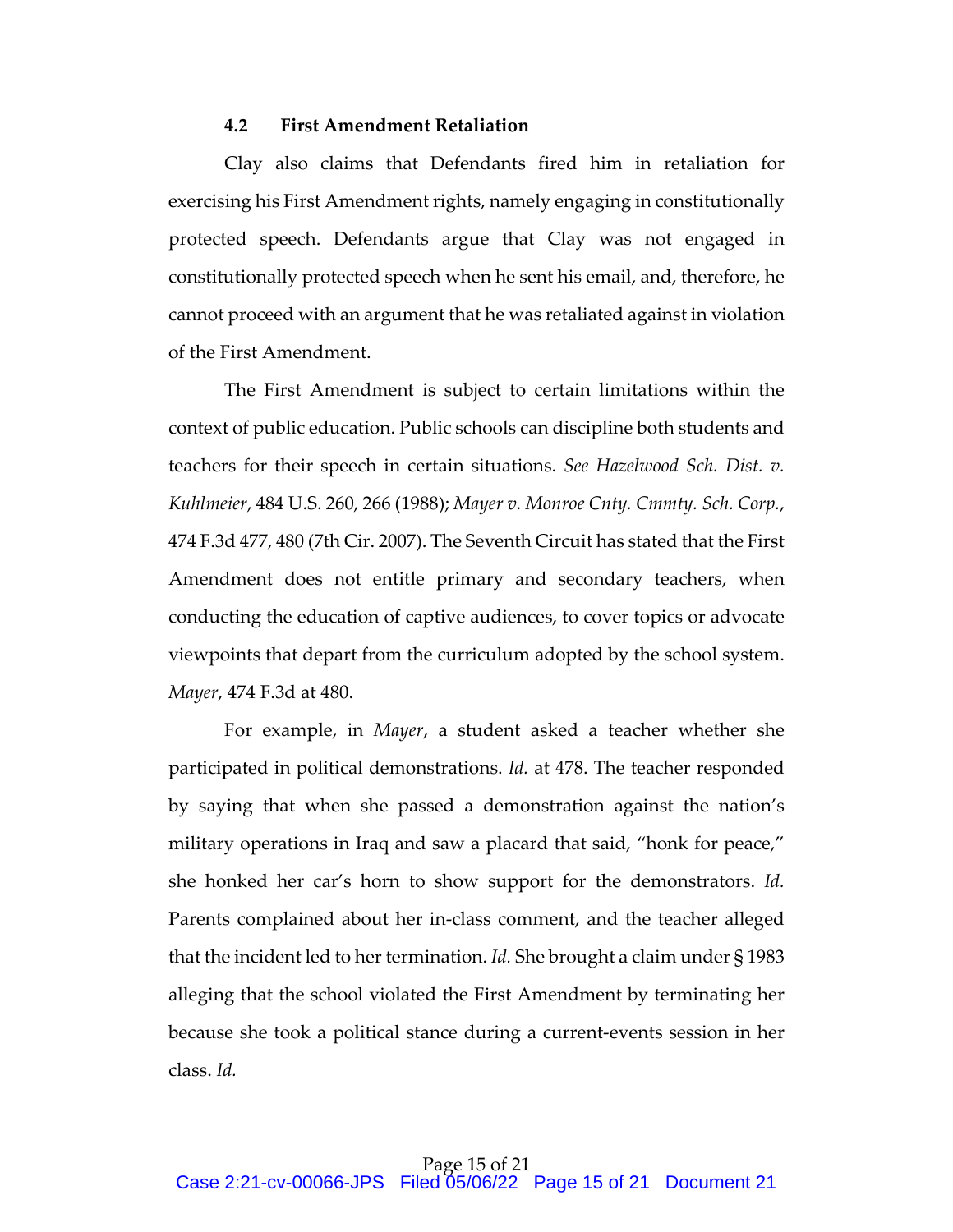In analyzing Mayer's claim, the Seventh Circuit noted that it previously had held that public-school teachers "[do] not have a constitutional right to introduce [their] own views . . . but must stick to the prescribed curriculum—not only the prescribed subject matter, but also the prescribed perspective on that subject matter." *Id.* at 479 (citing *Webster v. New Lenox Sch. Dist. No. 122*, 917 F.2d 1004 (7th Cir. 1990)). The court explained that a school system "does not 'regulate' teachers' speech as much as it *hires* that speech," noting, in example, that a teacher hired for social studies cannot use his position as a platform for a "revisionist perspective" of history, contrary to the approved curriculum. *Id.* The court also noted that it is important to consider that pupils are a captive audience—their presence in a classroom is compulsory. *Id.* "Children who attend school because they must ought not be subject to teachers' idiosyncratic perspectives." *Id.* As a result, the court affirmed the dismissal of Mayer's claim because the First Amendment did not entitle her "to cover topics, or advocate viewpoints, that depart from the curriculum adopted by the school system." *Id.* at 480.

Implicit in this exception, however, the Court must determine whether Clay sent his email "as a citizen on a matter of public concern." *Garcetti v. Ceballos*, 547 U.S. 410, 418 (2006). "If the answer is no, [Clay] has no First Amendment cause of action based on his . . . employer's reaction to the speech." *Id.* "If the answer is yes, . . . [t]he question becomes whether the relevant government entity had an adequate justification for treating the employee differently from any other member of the general public." *Id.* This is an often difficult inquiry. *Id.* In the Court's final inquiry, it must consider that "[s]o long as employees are speaking as citizens about matters of public concern, they must face only those speech restrictions that are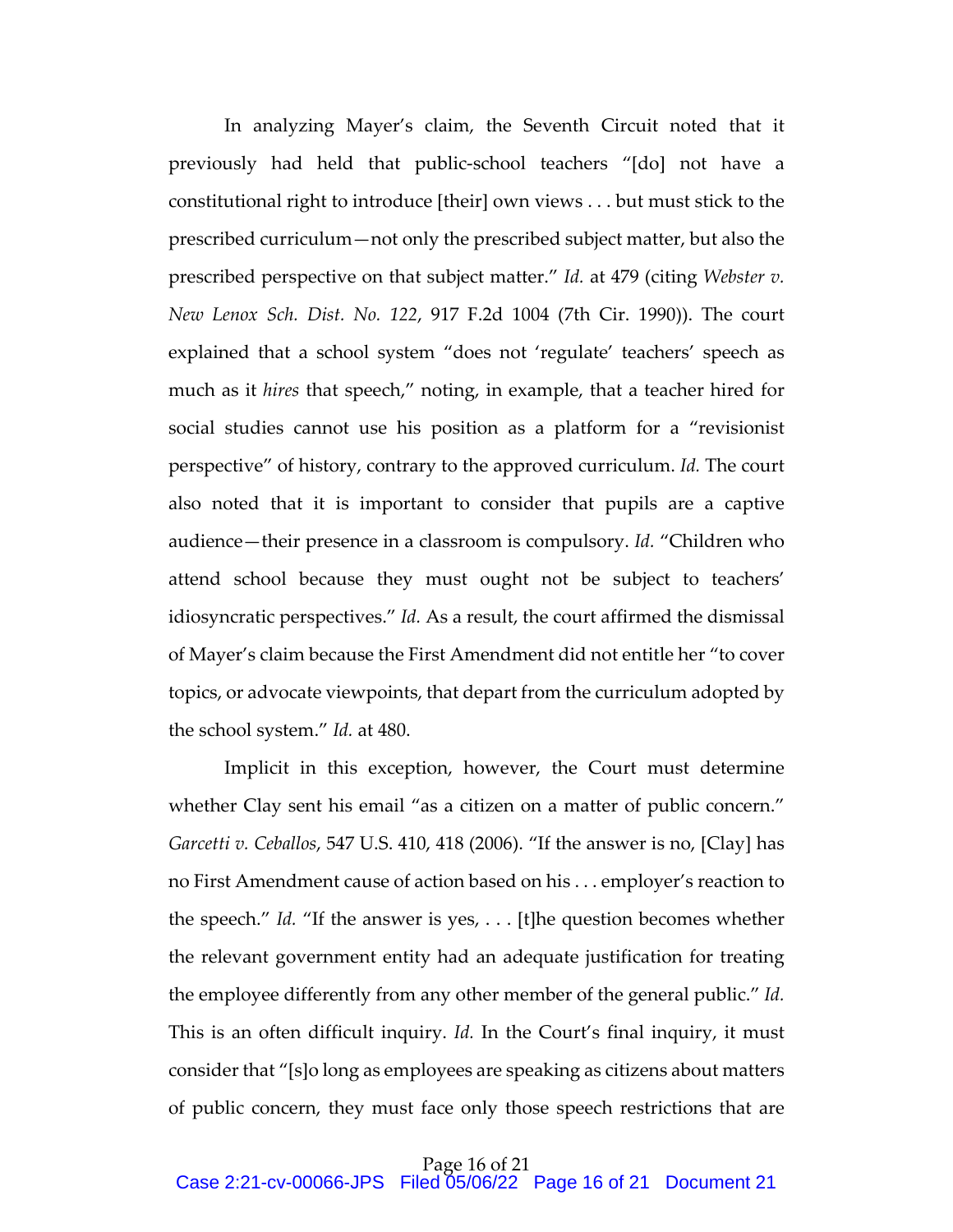necessary for their employers to operate efficiently and effectively." *Id.* at 419. The question is resolved by "balanc[ing] between the interests of the teacher, as a citizen, in commenting upon matters of public concern and the interest of the State, as an employer, in promoting the efficiency of the public services it performs through its employees." *Pickering v. Bd. of Ed. of Twp. High Sch. Dist. 205, Will Cnty., Illinois*, 391 U.S. 563, 568 (1968).

The parties dispute whether Clay sent his email as a citizen or as a public-school teacher.<sup>3</sup> The Court readily agrees with the long line of cases that declare that teachers and students do not "shed their constitutional rights to freedom of speech or expression at the schoolhouse gate." *Tinker v. Des Moines Indep. Cmty. Sch. Dist.*, 393 U.S. 503, 506 (1969). A school district cannot regulate everything a person says simply because that person is a teacher. Instead, the "critical question" is whether the teacher's speech is that which is "ordinarily within the scope of an employee's duties." *Lane v. Franks*, 573 U.S. 228, 240 (2014). For reasons obvious, this inquiry "is a practical one." *Garcetti*, 547 U.S. at 424. An "excessively broad job description" amounts to an abridgement of free speech. *Id.*

Clay argues that, unlike the teachers in *Mayer* and *Webster*, his speech did not occur during regular classroom instruction. Rather, his speech was an after-school email sent to only a select group of students, and it concerned an earlier conversation that occurred *between* class periods, not *during* class. *See Mayer*, 474 F.3d at 479 ("Mayer concedes that the currentevents session, conducted during class hours, was part of her official duties."); *Webster*, 917 F.2d at 1006–07 (analyzing a teacher's demand to

<sup>&</sup>lt;sup>3</sup>The parties do not dispute whether the email concerned a topic of public concern (i.e., gay marriage).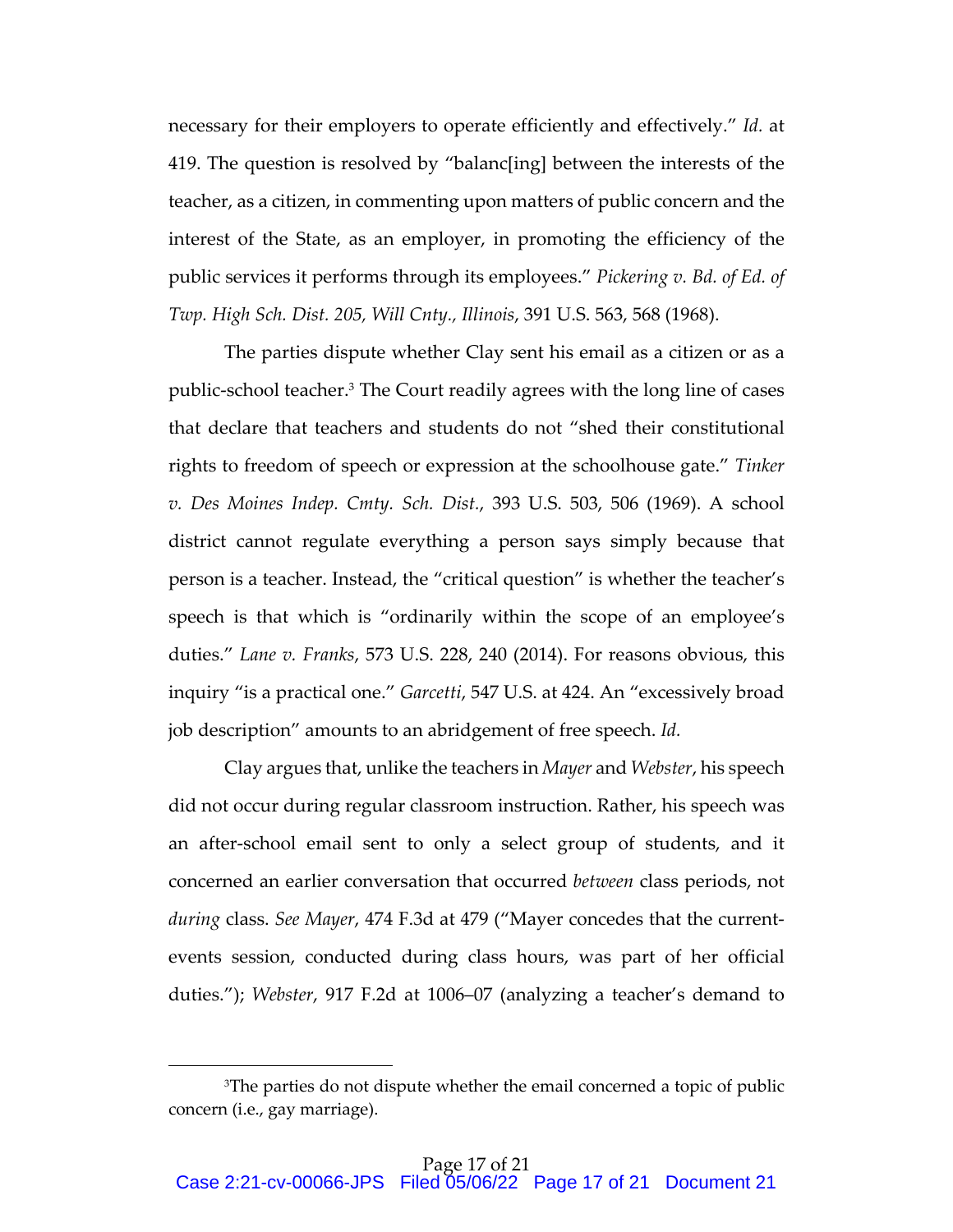teach creation science as part of his science-class instruction). While these differences are informative, the Court cannot ignore the countervailing facts.

Clay sent his email using his public-school email address to only his public-school students at their public-school email addresses. When composing the email, Clay viewed and presented himself in the role of the students' teacher. He opened the email with a summary of the instruction period. He stated, "I support all of my Frenchy students," and he closed the message with teacherly advice ("it is best in society that we respect one another's differences"). His shift from discussing his French-language coursework to gay marriage, while punctuated with a transitional phrase and a disclaimer that his viewpoint was his own, was written under the same subject line: "in our French class." He was using a method of communication that teachers in the District use to communicate matters of classroom instruction; the parties agree that, "[g]enerally, teachers email students using the District's email system for curriculum or instruction related purposes." ECF No. 15 at 3. Because school email is generally used for curriculum and instruction, students must check their email accounts they are "captive audiences" even outside of the traditional classroom. Clay was actively engaged with his duties as a teacher when he authored the email.

Clay opens his brief with an argument that he hopes will belie his entire case: that, even if he was acting as a teacher when he sent his email, the email did not, in fact, violate any school policy. Specifically, he discusses District policies 411 ("Discrimination and Harassment of Students Prohibited") and 341 ("Controversial Issues"). The first prohibits certain behaviors, including, "referring to students in a demeaning or

Page 18 of 21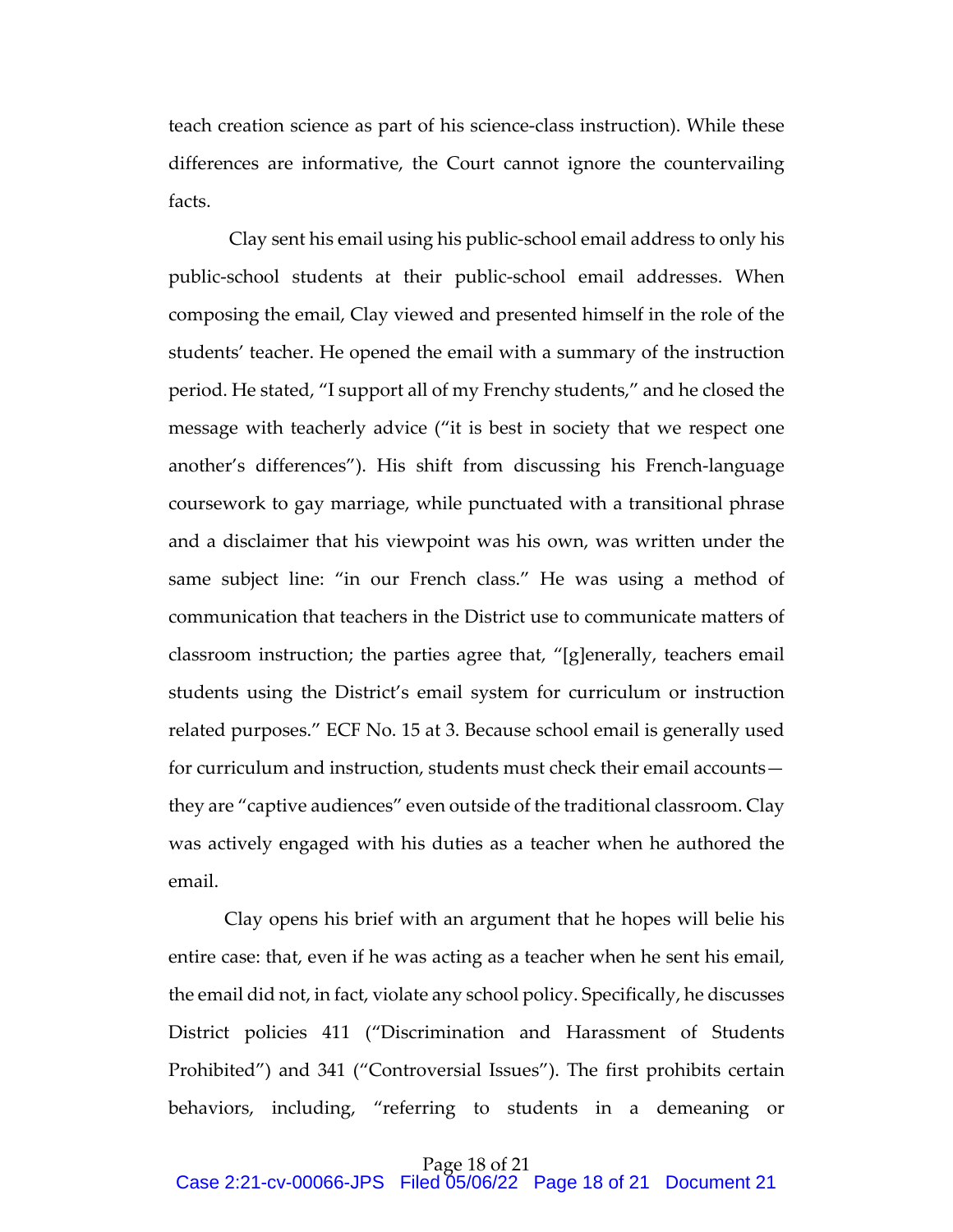marginalizing way" and defines harassment as "behavior toward students or staff members based, in whole or in part, on . . . sexual orientation . . . that substantially interferes with a student's school performance . . . or creates an intimidating, hostile, or offensive school and/or work environment." ECF No. 17 at 3. The second policy states, in part, that a teacher may express their personal opinions so long as they "inform students it is his/her opinion and not an authoritative answer . . . and treat[] religious, moral, and ethical values and attitudes with respect and sensitivity." *Id.*

At least as to this section of the Controversial Issues policy, Clay's email appears to be in compliance. He disclaimed his discussion of gay marriage as being his opinion. But the Court need not reach an answer as to whether Clay violated the specifics parts of the policies that he addresses. As Defendants discuss, Clay ignores an important excerpt of the Controversial Issues policy, which requires that a teacher's speech while conducting their job duties be germane to the subject-matter of their course: "[a]ll issues discussed within the classrooms will be relevant in terms of pre-designated course content." *Id.* at 4.

Gay marriage—more precisely, a teacher's individual opinion on gay marriage, the referendum votes of citizens of a state 2,000 miles away, and a Supreme Court opinion—is irrelevant to a French foreign-language class, whether the topic is disclaimed or not. This is not a factual dispute, despite Clay's attempts to characterize it as one. Clay offers no argument as to how his discussion of gay marriage was in line with this part of the District's policy. A plain reading of the relevant clause of the policy demonstrates that Clay's email, which he sent while acting in his capacity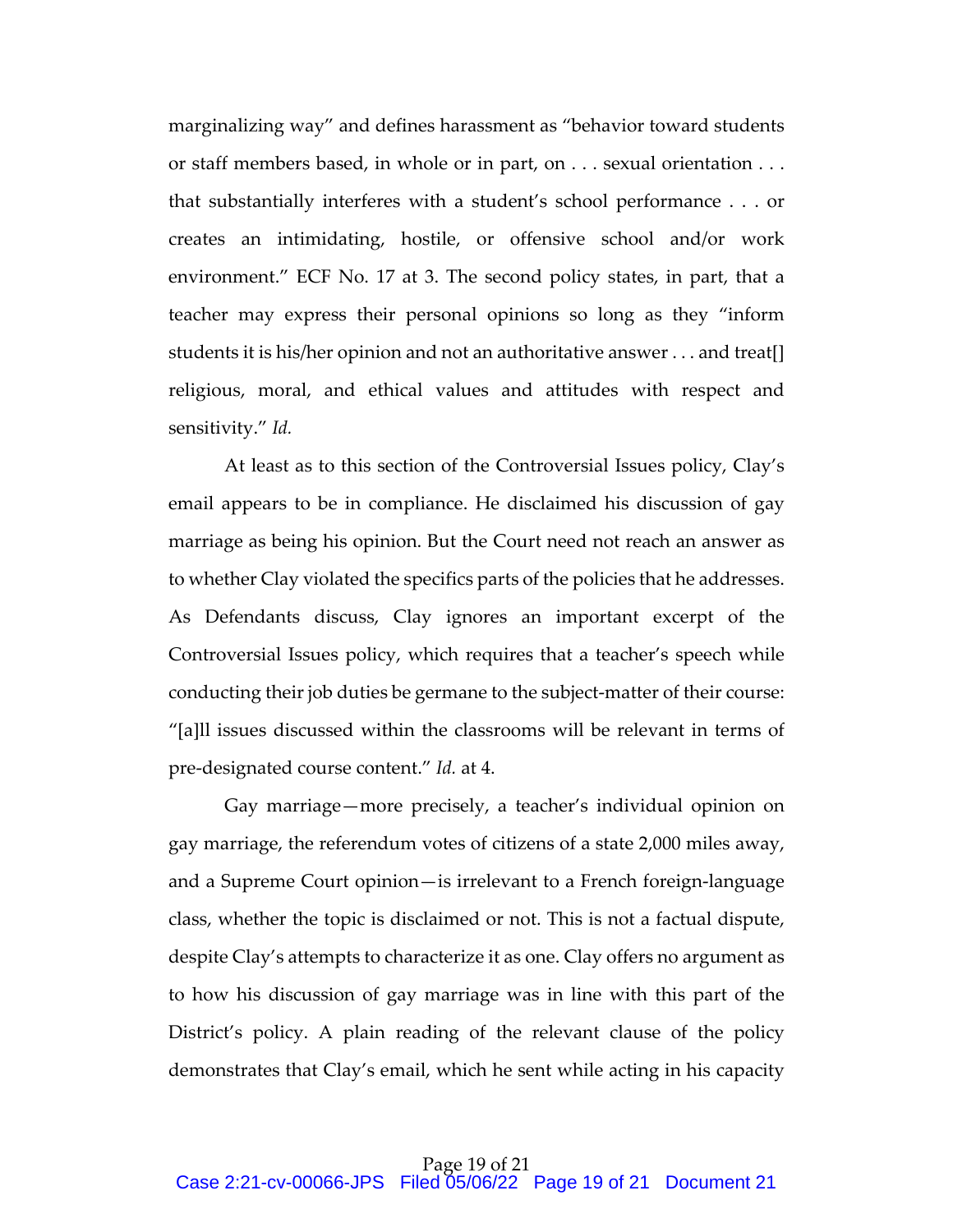as a French-language teacher, was wholly irrelevant to his curriculum and violated school policy.

The record demonstrates that Clay sent his email as a public-school teacher, not as a citizen, and his speech was subject to district policies. Moreover, Clay's designated curriculum did not cover gay marriage or social studies. As a public school teacher at Greendale Middle School, Clay conducted the education of a captive audience. As such, he was not entitled to cover topics or advocate viewpoints that departed from his Frenchlanguage curriculum.<sup>4</sup> The inquiry ends here. Clay "has no First Amendment cause of action based on his . . . employer's reaction to the speech." *Garcetti*, 547 U.S. at 418. 5

# **4.3 Tortious Interference**

Clay's only remaining claim is that Defendants tortiously interfered with his employment contract in violation of Wisconsin law. "When federal claims drop out of the case, leaving only state-law claims, the district court has broad discretion to decide whether to keep the case or relinquish supplemental jurisdiction over the state-law claims." *RWJ Mgmt. Co. v. BP Prod. N. Am., Inc.*, 672 F.3d 476, 478 (7th Cir. 2012). "A general presumption in favor of relinquishment applies." *Id.* In this case, that presumption carries

<sup>&</sup>lt;sup>4"</sup>Majority rule about what subjects and viewpoints will be expressed in the classroom has the potential to turn into indoctrination . . . . But if indoctrination is likely, the power should be reposed in someone the people can vote out of office, rather than tenured teachers . . . . The Constitution does not entitle teachers to present personal views to captive audiences against the instructions of elected officials." *Mayer*, 474 F.3d at 479–80.

<sup>5</sup>The Supreme Court has recently taken up for review a case presenting a similar issue to Clay's case. *See Kennedy v. Bremerton Sch. Dist*., 991 F.3d 1004 (9th Cir. 2021), *cert. granted*, 142 S. Ct. 857 (2022). The outcome in that case may affect the law cited by the Court in this Order.